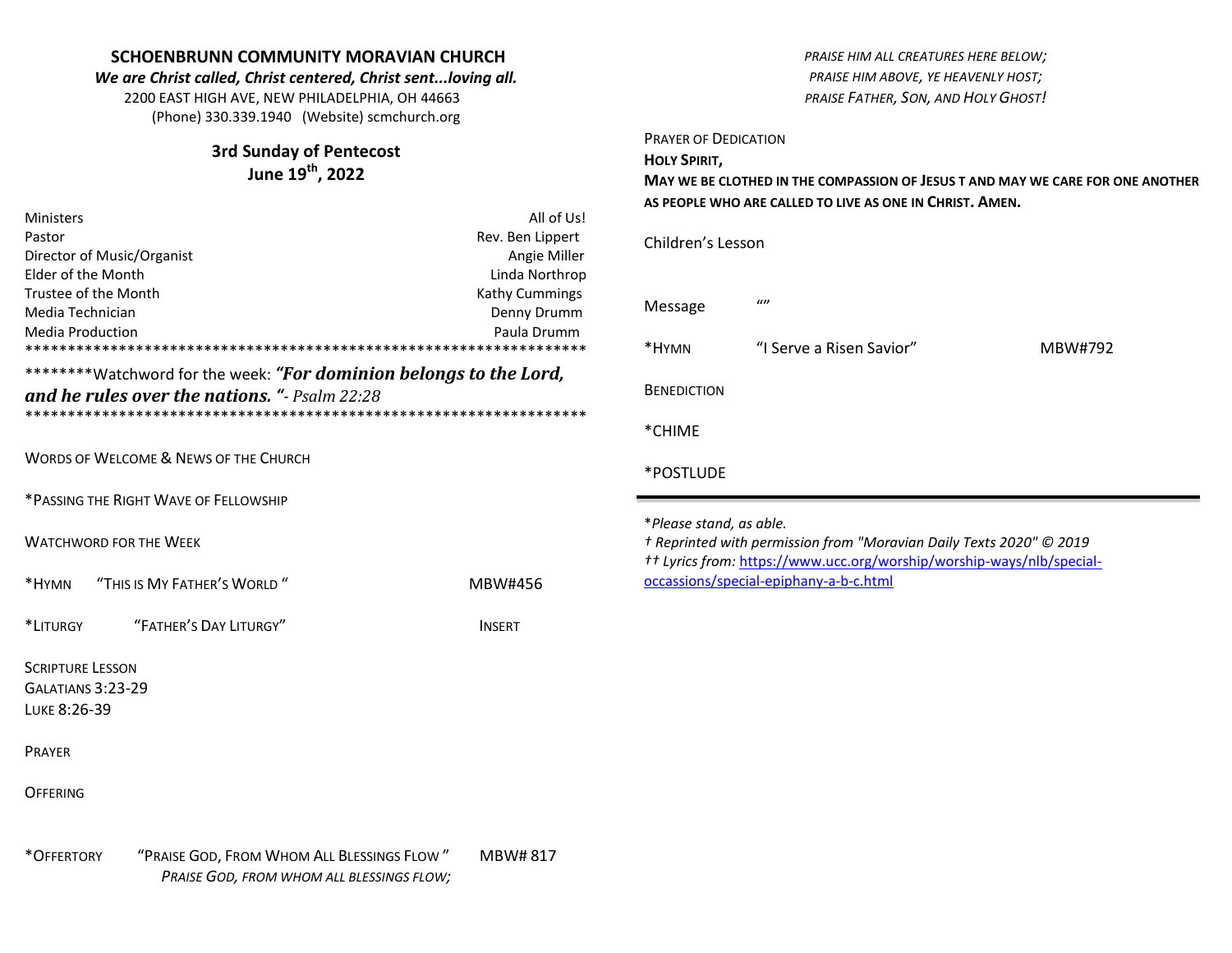### **Prayers of the People**

**Church and World:** For all families and churches of Tuscarawas County; for the ministries of our Eastern District and Northern Province; for the shared work of the worldwide Moravian Unity; for all who risk their lives for the gospel; for refugees and victims of natural disasters and violence around the world and for those who work to provide shelter, healing, and peace. We think especially of the people of Ukraine.

**Military and Families:** Carter Baker, Adam Porter, Bret Penik, Kyle Springer, Nathan Zinser, Anna Sandoval.

**Healing, Comfort and Peace:** Tim Reynolds, Miles Yoder, Tammy Bennett, Jim Ferrone, Tammy Eichel-Smith, Melanie Hahn, Michelle Stevens, Corey Beitzel, Keith Temple, Michael, Janice McClintock, Joanna Geandru, Dave Poole**,** Dominic Wright, Cory Gorbey, Stacey Kastor, Gale Slater, Paige Martin, Ryan Kastor, Aimee Pasquinelli, COVID-19 Victims.

**Families Bereaved:** Bob Lichty, Kevin Atkinson, Clara Gorby, Rita Kellar, Denver Mullins, Garel Fay Radabaugh.

**Homebound Members and Friends:** Lynne Capretta (Northwood Inn).

To add prayers please contact Prayer Chain: 330-339-1940 or [pastor@scmchurch.org.](mailto:pastor@scmchurch.org)

# **Church and World:** For all families and churches of Tuscarawas County; for the ministries of our Eastern District and Northern Province; for the shared work of

the worldwide Moravian Unity; for all who risk their lives for the gospel; for refugees and victims of natural disasters and violence around the world and for those who work to provide shelter, healing, and peace. We think especially of the people of Ukraine.

**Prayers of the People** 

**Military and Families:** Carter Baker, Adam Porter, Bret Penik, Kyle Springer, Nathan Zinser, Anna Sandoval.

**Healing, Comfort and Peace**: Tim Reynolds, Miles Yoder, Tammy Bennett, Jim Ferrone, Tammy Eichel-Smith, Melanie Hahn, Michelle Stevens, Corey Beitzel, Keith Temple, Michael, Janice McClintock, Joanna Geandru, Dave Poole**,** Dominic Wright, Cory Gorbey, Stacey Kastor, Gale Slater, Paige Martin, Ryan Kastor, Aimee Pasquinelli, COVID-19 Victims.

**Families Bereaved:** Bob Lichty, Kevin Atkinson, Clara Gorby, Rita Kellar, Denver Mullins, Garel Fay Radabaugh.

**Homebound Members and Friends:** Lynne Capretta (Northwood Inn

To add prayers please contact Prayer Chain: 330-339-1940 or [pastor@scmchurch.org.](mailto:pastor@scmchurch.org)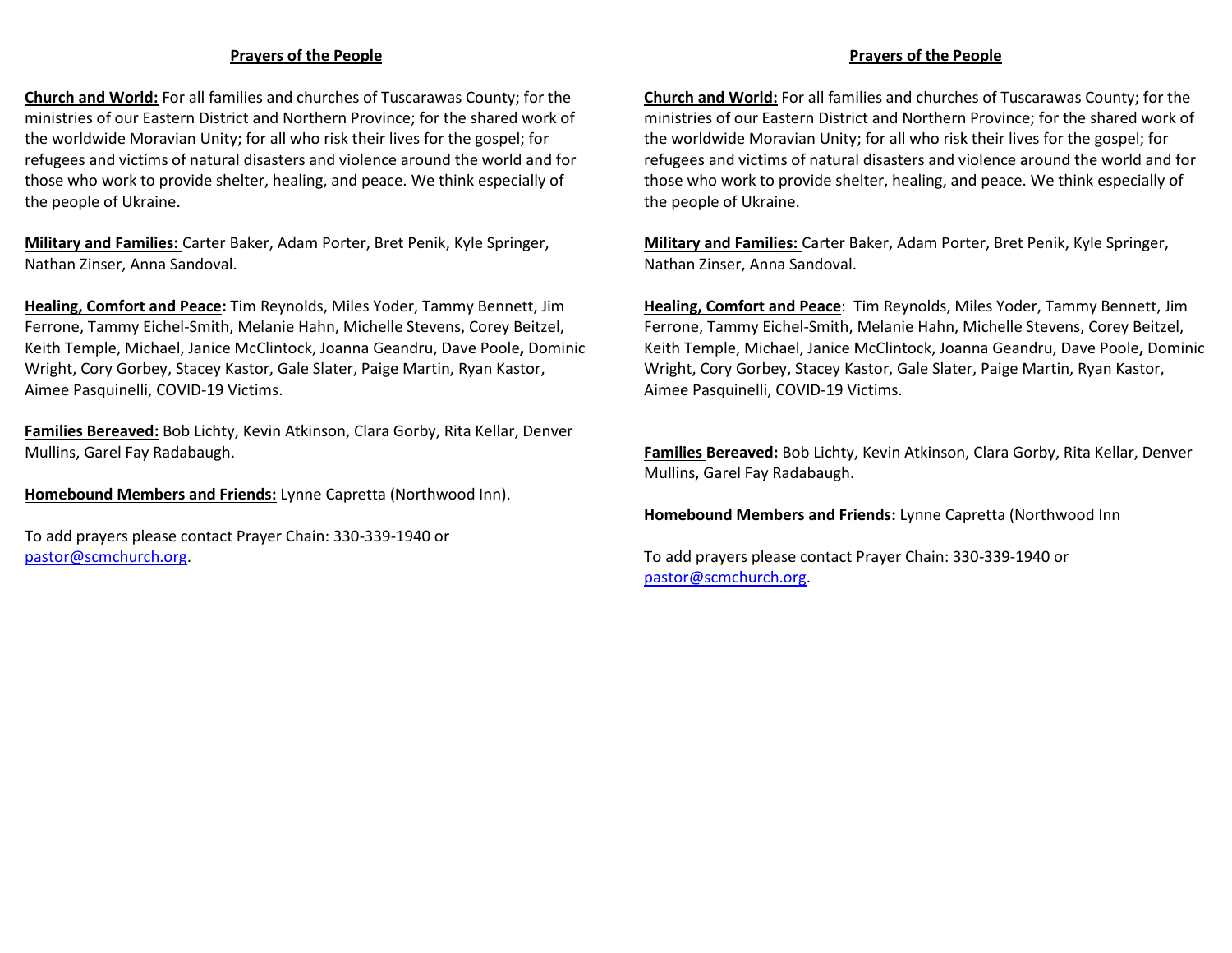## **FATHER'S DAY LITURGY**

Lord, on this day set aside to honor and remember fathers, we give you thanks for our fathers. We are grateful that you chose to give us life through them, and that they received the gift of life from your hands, and gave it to us. Thank you for the sacrifices they made in the form of time, courage and patience.

We thank you for the men who raised us, who were our fathers in childhood. Whether biological father, adopted dad, older brother, uncle, grandfather, stepfather or someone else, we thank you for those men who guided and protected us, who cared for us and held us in your love. We pray that our lives may reflect the love they showed us, and that they would be pleased to be called our dads.

We pray for older dads whose children are grown.

**Grant them joy and satisfaction for a job well done.**  We pray for new dads experiencing changes they could not predict.

**Grant them rest and peace as they trust you for the future.**  We pray for expectant men who will soon be dads.

**Grant them patience and good counsel in the coming months.**  We pray for dads who face the demands of single parenthood.

**Grant them strength and wisdom.** 

We pray for dads who enjoy financial abundance.

**Grant them time to share with their families.** 

We pray for dads who are raising their children in poverty.

**Grant them relief and justice.** 

We pray for dads who try to balance vocation and family.

**Grant them courage for the living of each day.**  We pray for stepdads.

**Grant them patience and understanding and love.**  We pray for dads who are separated from their children.

**Grant them faith and hope.** 

We pray for dads in marriages that are in crisis.

**Grant them support and insight.** 

We pray for dads who have lost children.

**Grant them comfort in the resurrection of Jesus Christ.** 

We pray for fathers whose children's lives ended in abortion.

### **Grant them healing and peace.**

We pray for dads who gave up their children for adoption.

**Grant them peace and confidence as they trust in your providence.** 

We pray for adoptive fathers.

**Grant them joy and gratitude for the gift you have provided.**  We pray for boys and men who think about being dads.

**Grant them wisdom and discernment.** 

We pray for men who desperately want, or wanted, to be dads.

**Grant them grace to accept your timing and will.** 

We pray for all men who have assumed the father's role in a child's life.

**Grant them joy and the appreciation of others.** 

We pray for dads who show us the way of faith.

**Grant them the guidance of the Holy Spirit.** 

We pray for those people present who are grieving the loss of their father in the past year.

### **Grant them comfort and hope in Christ's resurrection.**

*(All men and boys are invited to stand for a blessing.)* 

Lord, we thank you for the gift of fatherhood. We thank you for the many examples of faithful fathers in scripture, like Abraham, Isaac, Jacob and Zechariah. Now hear the names of other men who have inspired us by their fatherly examples . . .

We are mindful on this day of all these men, and especially Joseph the earthly father of our Lord Jesus Christ, who had the courage in faith to say "yes" to your calling. May these men and boys gathered here today emulate these examples of faith. And may they model for all the rest of us what it means to be your disciple. Bless them on this special day; in the name of Jesus Christ.

**Amen**.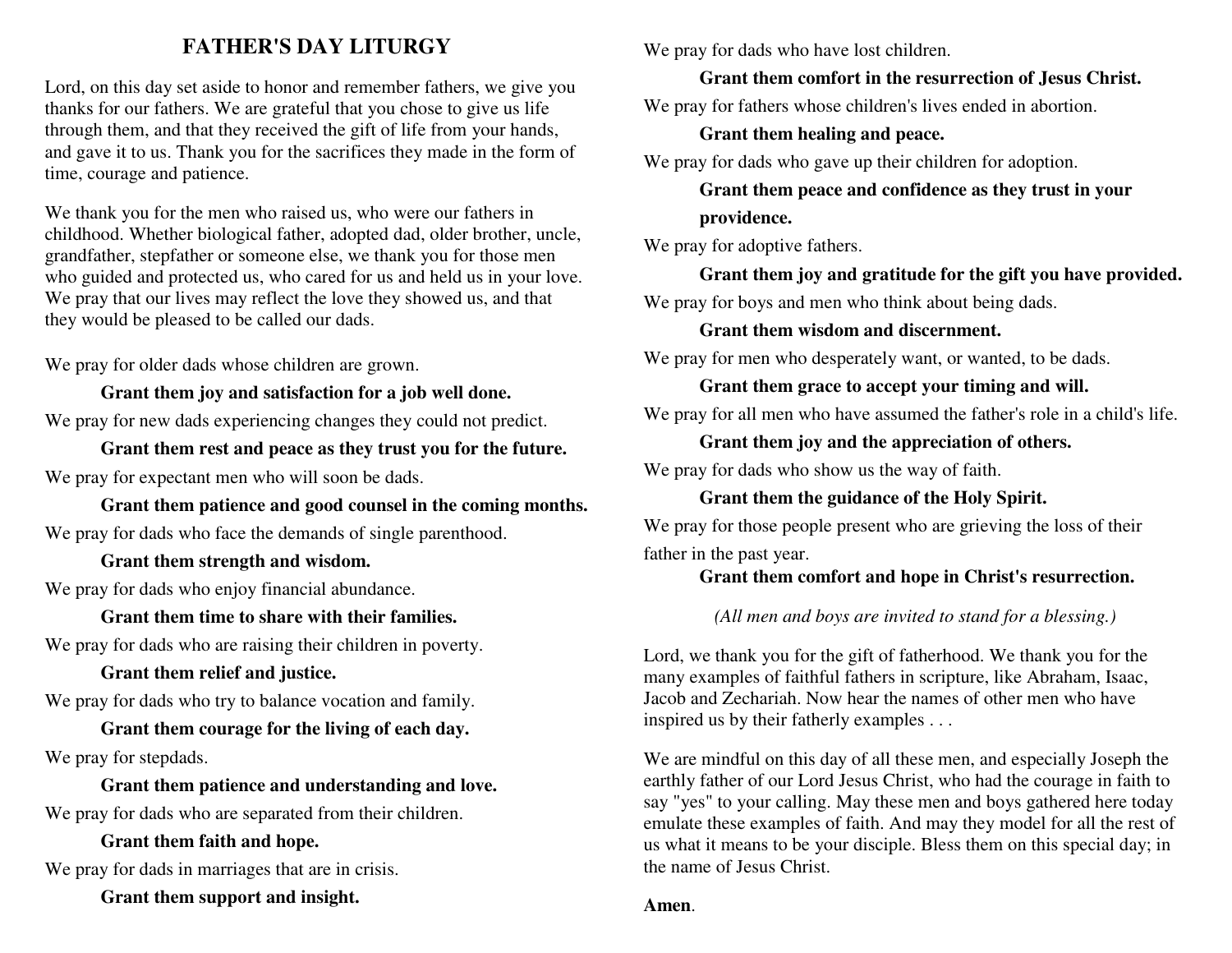

### **Vacation Bible School**

*Step back in time to where Jesus walked to the Cross! Smell the fresh, warm bread; weave a basket of reeds; make clay pots... Can you hear the music echoing through the Marketplace? At Jerusalem Marketplace you'll* 

*engage all senses as you transport to a different time and experience and walk with Jesus today!* **Pre-School age 3 & 4 to Sixth Grade**

**June 27th—30th 9AM to Noon Hosted By June 30th 7PM to 9PM 4776 Moravian Church Rd SF** Closing Program—Families Invited New Philadelphia, OH 44663

 **And Sharon Moravian Church**

*Sponsored by: Fry's Valley, Gnadenhutten, Schoenbrunn, Sharon, and Uhrichsville Moravian Churches*

### **Registration Deadline—June 13th**

Email Registration Information to Cynthia@mcnp.org or Mail this form to Rev. Cynthia Rader Geyer, PO Box 418, 145 South Walnut Street, Gnadenhutten, Ohio 44629

\_\_\_\_\_\_\_\_\_\_\_\_\_\_\_\_\_\_\_\_\_\_\_\_ \_\_\_\_\_\_\_\_\_\_\_\_\_\_\_\_\_\_\_\_\_\_\_\_\_

Name(s), Age(s), and Gender of Participants:

*engage all senses as you transport to a different time and experience and walk with Jesus today!* **Pre-School age 3 & 4 to Sixth Grade**

**June 27th—30th 9AM to Noon Hosted By June 30th 7PM to 9PM** 4776 Moravian Church Rd SE<br>
posing Program—Families Invited New Philadelphia, OH 44663 Closing Program—Families Invited

# **And Sharon Moravian Church**

*Sponsored by: Fry's Valley, Gnadenhutten, Schoenbrunn, Sharon, and Uhrichsville Moravian Churches*

### **Registration Deadline—June 13th**

Email Registration Information to Cynthia@mcnp.org or Mail this form to Rev. Cynthia Rader Geyer, PO Box 418, 145 South Walnut Street, Gnadenhutten, Ohio 44629

Name(s), Age(s), and Gender of Participants:

| Emergency Contact—Name and Phone: University Management Control of Theorem 2014 |                                                          |
|---------------------------------------------------------------------------------|----------------------------------------------------------|
|                                                                                 | Emergency Contact—Name and Phone:                        |
| Allergies or other medical conditions:                                          | Allergies or other medical conditions:                   |
| Home Church:                                                                    |                                                          |
| Name of Special Friend your child might like to be with:                        |                                                          |
|                                                                                 | Name of Special Friend your child might like to be with: |
|                                                                                 |                                                          |

## **Vacation Bible School**

*Step back in time to where Jesus walked to the Cross! Smell the fresh, warm bread; weave a basket of reeds; make clay pots... Can you hear the music echoing through the Marketplace? At Jerusalem Marketplace you'll*